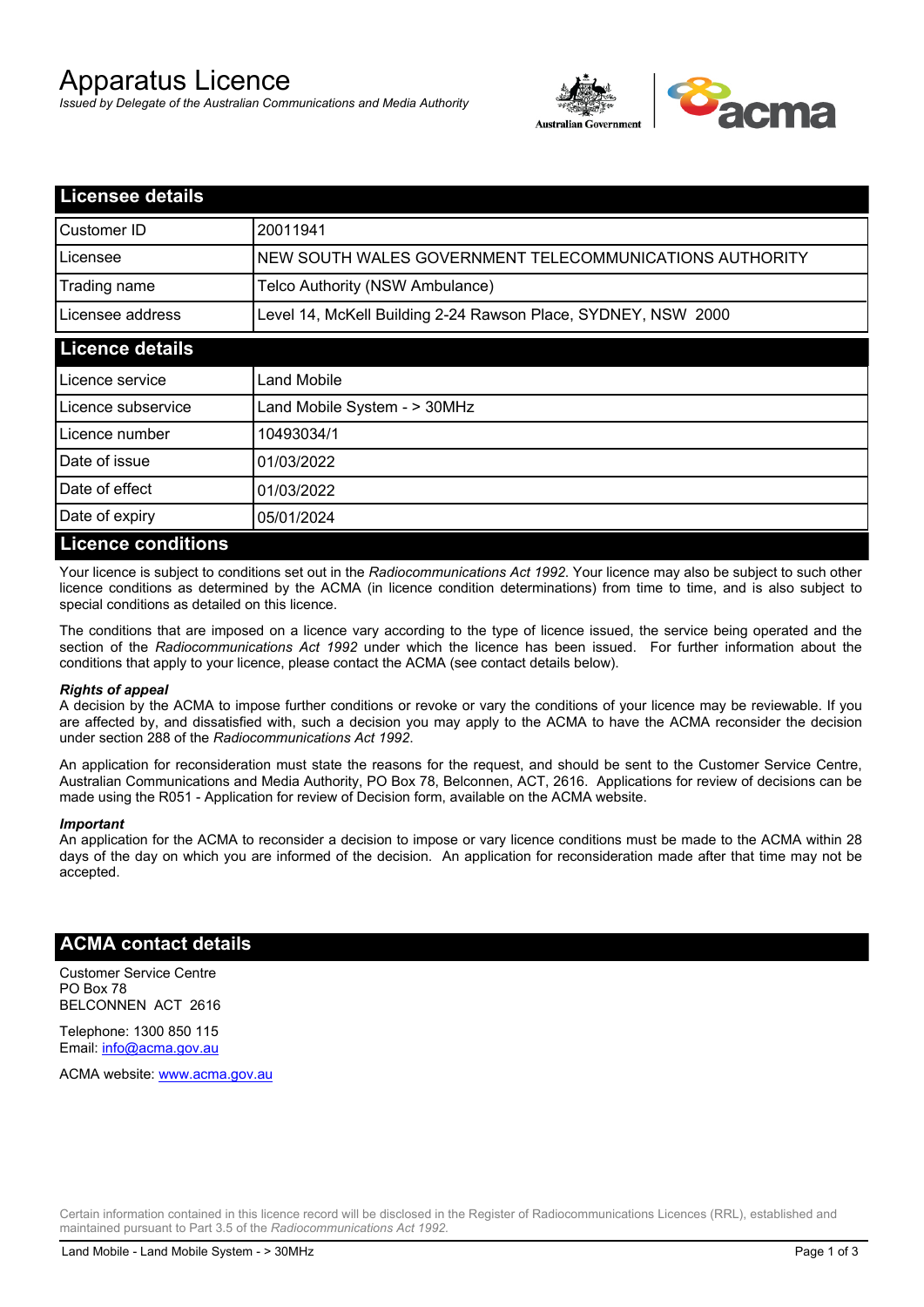# **Advisory Notes applying to licence no.: 10493034/1**

Conditions applicable to the operation of Land Mobile System station(s) authorised under this licence can be found in the Radiocommunications Licence Conditions (Apparatus Licence) Determination and the Radiocommunications Licence Conditions (Land Mobile Licence) Determination. Copies of these determinations are available from the ACMA and from the ACMA home page (www.acma.gov.au).